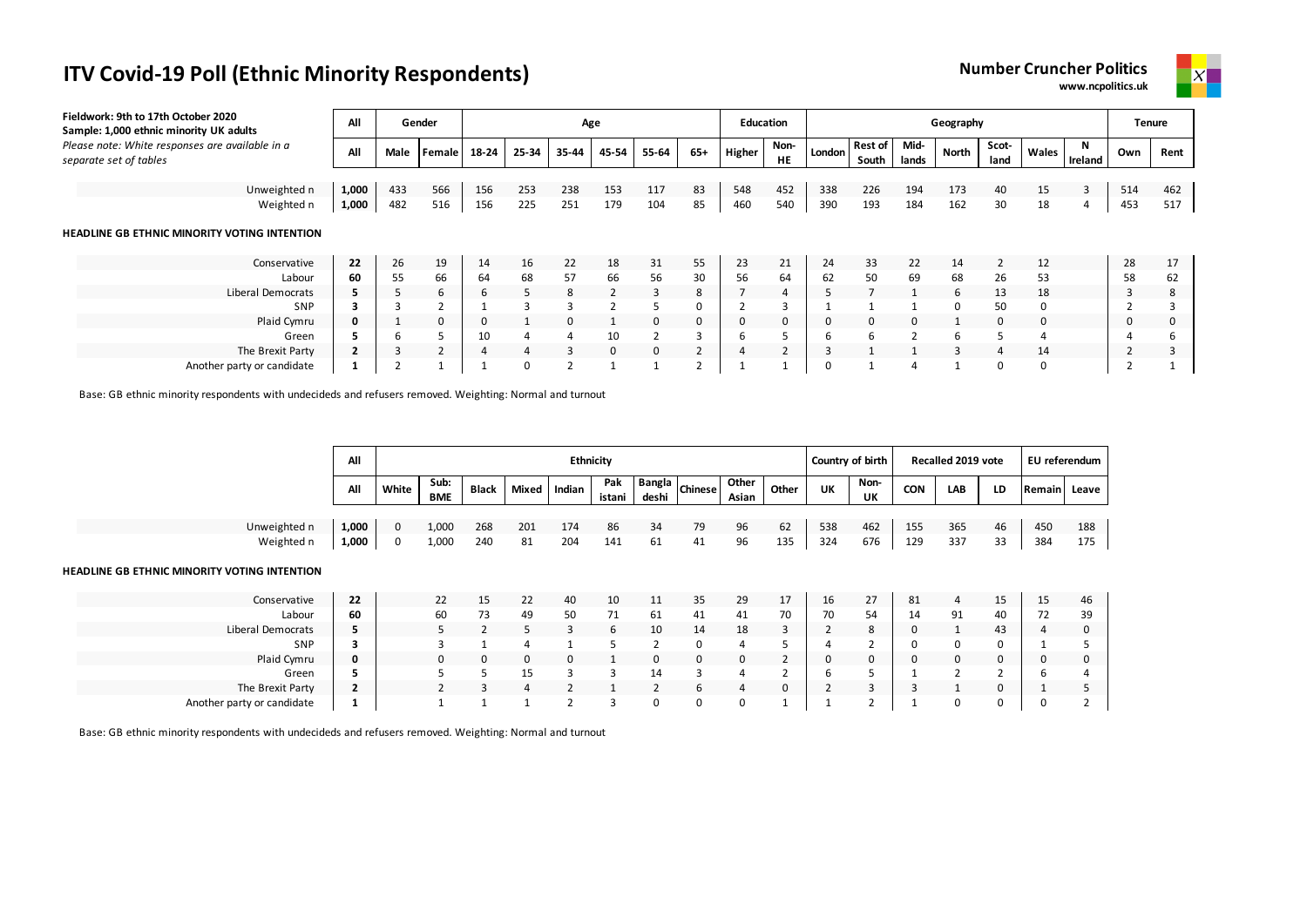# **ITV Covid-19 Poll (Ethnic Minority Respondents) Number 2 August 2 August 2 August 2 August 2 August 2 August 2 August 2 August 2 August 2 August 2 August 2 August 2 August 2 August 2 August 2 August 2 August 2 August 2**

| lumber Cruncher Politics |  |
|--------------------------|--|
| www.ncpolitics.uk        |  |



| Fieldwork: 9th to 17th October 2020<br>Sample: 1,000 ethnic minority UK adults                                                | All            |                | Gender         |       |       | Age   |       |                |                | <b>Education</b> |                   |        |                         |                | Geography      |               |          |              |                | <b>Tenure</b> |
|-------------------------------------------------------------------------------------------------------------------------------|----------------|----------------|----------------|-------|-------|-------|-------|----------------|----------------|------------------|-------------------|--------|-------------------------|----------------|----------------|---------------|----------|--------------|----------------|---------------|
| Please note: White responses are available in a<br>separate set of tables                                                     | All            | Male           | <b>Female</b>  | 18-24 | 25-34 | 35-44 | 45-54 | 55-64          | $65+$          | Higher           | Non-<br><b>HE</b> | London | <b>Rest of</b><br>South | Mid-<br>lands  | North          | Scot-<br>land | Wales    | N<br>Ireland | Own            | Rent          |
| Unweighted n                                                                                                                  | 1,000          | 433            | 566            | 156   | 253   | 238   | 153   | 117            | 83             | 548              | 452               | 338    | 226                     | 194            | 173            | 40            | 15       | 3            | 514            | 462           |
| Weighted n                                                                                                                    | 1,000          | 482            | 516            | 156   | 225   | 251   | 179   | 104            | 85             | 460              | 540               | 390    | 193                     | 184            | 162            | 30            | 18       | 4            | 453            | 517           |
| Q1 If a new general election to the UK Parliament were<br>held tomorrow, how likely or unlikely is it that you<br>would vote? |                |                |                |       |       |       |       |                |                |                  |                   |        |                         |                |                |               |          |              |                |               |
| 0 - Very unlikely                                                                                                             | 12             | 10             | 15             | 14    | 13    | 12    | 17    | 6              | 8              | 14               | 11                | 10     | 17                      | 17             | 10             | 18            | 0        |              | 10             | 15            |
|                                                                                                                               | $\overline{2}$ | $\overline{3}$ | $\overline{2}$ |       | 0     | 4     | 3     | 0              |                | 1                | 3                 |        | $\overline{2}$          | $\overline{2}$ | 4              | 18            | 0        |              |                |               |
| $\overline{2}$                                                                                                                | $\overline{2}$ | $\overline{2}$ | 3              |       | 5     | 2     | 2     | 0              | 0              | 3                | 2                 |        |                         |                | 5              | 11            | 0        |              | $\overline{2}$ |               |
|                                                                                                                               |                | 3              |                |       |       |       | 4     |                | 0              |                  | 2                 |        |                         | $\overline{2}$ | $\overline{2}$ | 0             | $\Omega$ |              |                |               |
| 4                                                                                                                             | 1              |                | $\overline{2}$ | 5     |       |       |       | 0              | 0              |                  | $\overline{2}$    |        |                         |                |                | 0             | 0        |              | 0              |               |
|                                                                                                                               |                |                | 8              |       | 3     | 8     | 6     | $\overline{4}$ |                | 5                |                   |        |                         | 9              |                | 4             | 21       |              |                |               |
| 6                                                                                                                             | 4              |                | 5              | 6     | 8     | 4     | 2     | 3              |                | 4                | 5                 |        |                         | 6              | $\mathcal{P}$  |               | 25       |              | $\overline{3}$ | h             |
|                                                                                                                               | 6              | 6              |                | 10    |       | 4     | 6     | 8              | 10             | 6                |                   | 9      |                         | $\overline{2}$ |                |               | $\Omega$ |              |                |               |
| 8                                                                                                                             | 8              | 9              | 6              |       | 11    | 5     | 13    | 5              | $\overline{7}$ |                  | 8                 | 8      | 10                      | 6              | 9              | 6             | 0        |              | 10             |               |
| 9                                                                                                                             | я              | 9              | 8              | q     | 8     | 9     | 5     | 9              | 14             | 10               |                   | -6     | 11                      | 11             | 8              | 8             | 10       |              | 10             |               |
| 10 - Very likely                                                                                                              | 47             | 51             | 43             | 38    | 42    | 49    | 42    | 64             | 58             | 47               | 47                | 52     | 45                      | 41             | 48             | 30            | 44       |              | 51             | 44            |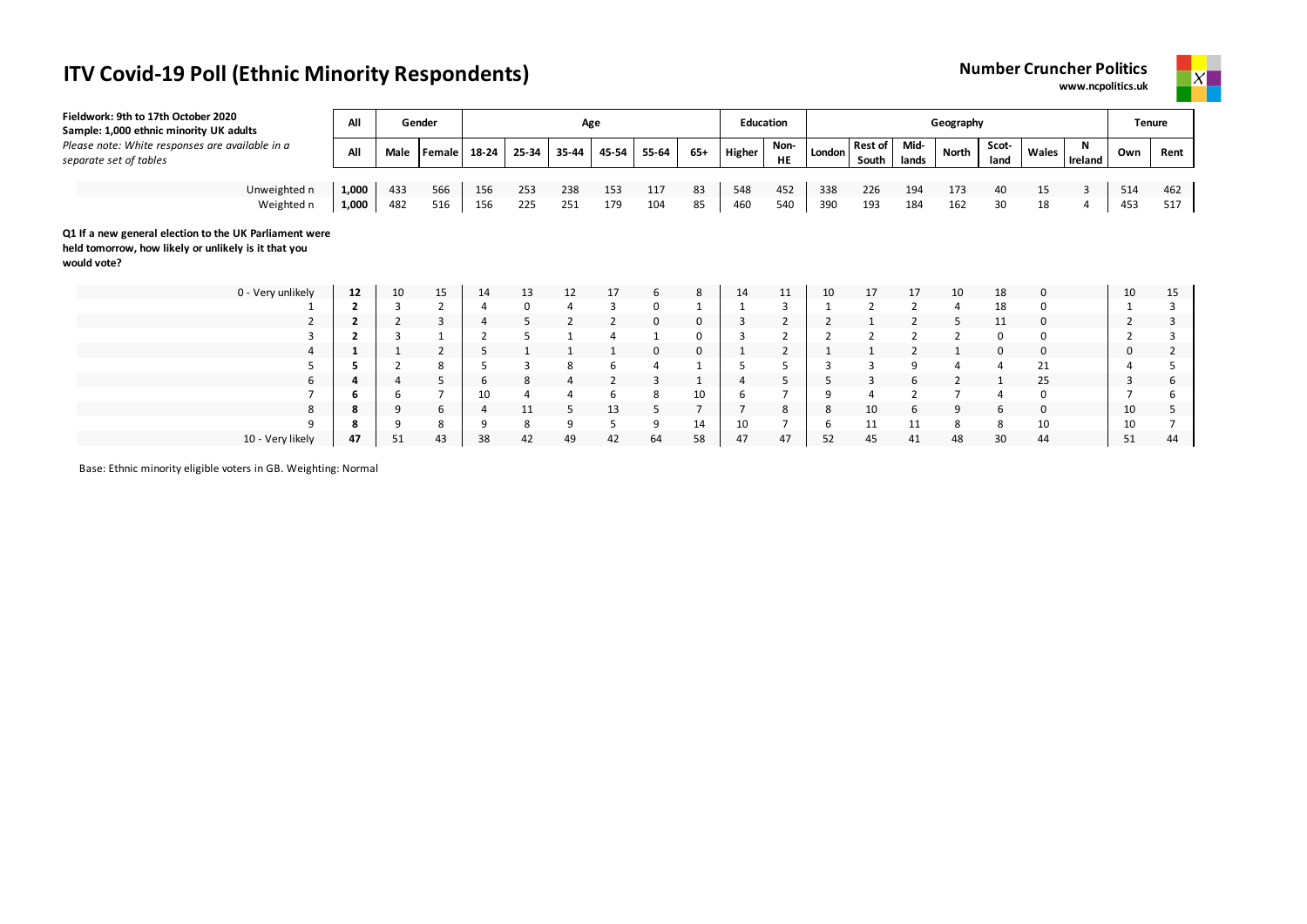

| Fieldwork: 9th to 17th October 2020<br>Sample: 1,000 ethnic minority UK adults | All            |             |                    |                |                | <b>Ethnicity</b> |                |       |                |                |                | Country of birth |                |            | Recalled 2019 vote |          | EU referendum  |       |
|--------------------------------------------------------------------------------|----------------|-------------|--------------------|----------------|----------------|------------------|----------------|-------|----------------|----------------|----------------|------------------|----------------|------------|--------------------|----------|----------------|-------|
| Please note: White responses are available in a<br>separate set of tables      | All            | White       | Sub:<br><b>BME</b> | <b>Black</b>   | Mixed          | Indian           | Pak<br>istani  | deshi | Bangla Chinese | Other<br>Asian | Other          | UK               | Non-<br>UK     | <b>CON</b> | LAB                | LD       | Remain         | Leave |
|                                                                                |                |             |                    |                |                |                  |                |       |                |                |                |                  |                |            |                    |          |                |       |
| Unweighted n                                                                   | 1,000          | $\mathbf 0$ | 1,000              | 268            | 201            | 174              | 86             | 34    | 79             | 96             | 62             | 538              | 462            | 155        | 365                | 46       | 450            | 188   |
| Weighted n                                                                     | 1,000          | 0           | 1,000              | 240            | 81             | 204              | 141            | 61    | 41             | 96             | 135            | 324              | 676            | 129        | 337                | 33       | 384            | 175   |
| Q1 If a new general election to the UK Parliament were                         |                |             |                    |                |                |                  |                |       |                |                |                |                  |                |            |                    |          |                |       |
| held tomorrow, how likely or unlikely is it that you<br>would vote?            |                |             |                    |                |                |                  |                |       |                |                |                |                  |                |            |                    |          |                |       |
| 0 - Very unlikely                                                              | 12             |             | 12                 | 15             | 18             | 9                | 14             | 0     | 14             | 25             | 6              | 13               | 12             |            |                    | 0        |                | 10    |
|                                                                                | 2              |             | $\overline{2}$     |                | 0              | $\mathbf{1}$     | 4              | 11    | 5              | 0              | 3              | $\overline{2}$   | 3              |            | 0                  | 0        |                |       |
| 2                                                                              | $\overline{2}$ |             |                    | $\overline{4}$ | 5              | $\mathbf{1}$     | 3              | 3     | 5              | 1              | $\mathbf 0$    |                  | 3              | 0          | $\overline{2}$     | 3        | $\overline{2}$ |       |
| 3                                                                              |                |             |                    | 3              | $\overline{2}$ | 2                |                | 3     | $\overline{2}$ | 3              | 5              |                  | $\overline{2}$ |            |                    | $\Omega$ |                |       |
|                                                                                |                |             |                    | 2              |                |                  | 0              | 0     | $\overline{2}$ | 4              | 0              |                  |                | 0          | 0                  | 0        | 0              |       |
|                                                                                | ב              |             |                    | 5              | 5              | 4                | $\overline{2}$ | 16    | $\overline{7}$ | 3              | 3              |                  |                |            | 6                  | $\Omega$ |                |       |
| 6                                                                              | 4              |             |                    | 5              | 5              | 6                | 3              | 6     | 5              | 5              | $\overline{2}$ |                  | 3              | 2          | 4                  | 0        | $\overline{4}$ | 3     |
|                                                                                | ь              |             | 6                  |                | 3              | 7                | 6              | 6     | 8              | 3              | 10             | 10               |                | 8          | $\overline{7}$     | $\Omega$ | 6              | ь     |
| 8                                                                              | 8              |             | 8                  | 6              | 5              | 11               | 9              | 4     | 3              | 9              | 6              | 6                | 9              |            | 13                 | 3        |                | 14    |
| q                                                                              | 8              |             | 8                  | 6              | 5              | 14               | 13             | 8     | 8              | 3              | 2              | 6                | 10             | 8          | $\overline{7}$     | 4        | 10             | h     |
| 10 - Very likely                                                               | 47             |             | 47                 | 45             | 49             | 43               | 45             | 43    | 42             | 46             | 63             | 42               | 49             | 73         | 58                 | 90       | 55             | 54    |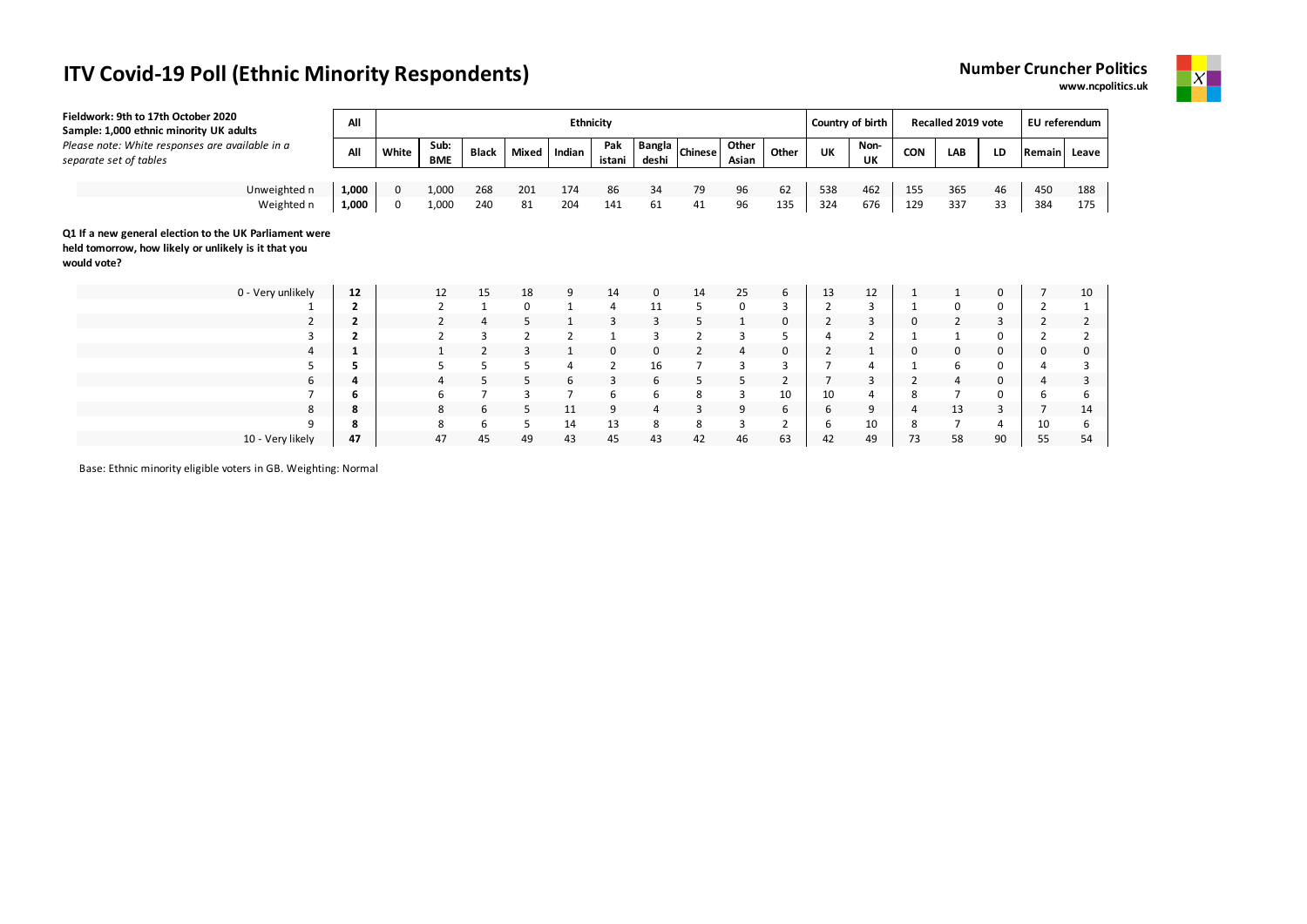# **ITV Covid-19 Poll (Ethnic Minority Respondents) Number 2 August 2 August 2 August 2 August 2 August 2 August 2 Au**

| umber Cruncher Politics |                   |
|-------------------------|-------------------|
|                         | www.ncpolitics.uk |



| Fieldwork: 9th to 17th October 2020<br>Sample: 1,000 ethnic minority UK adults | All            |      | Gender         |          |          | Age            |       |                          |          | <b>Education</b> |                   |                |                         |               | Geography |               |              |                | Tenure      |      |
|--------------------------------------------------------------------------------|----------------|------|----------------|----------|----------|----------------|-------|--------------------------|----------|------------------|-------------------|----------------|-------------------------|---------------|-----------|---------------|--------------|----------------|-------------|------|
| Please note: White responses are available in a<br>separate set of tables      | All            | Male | Female         | 18-24    | 25-34    | 35-44          | 45-54 | 55-64                    | 65+      | Higher           | Non-<br><b>HE</b> | London         | <b>Rest of</b><br>South | Mid-<br>lands | North     | Scot-<br>land | Wales        | N<br>Ireland   | Own         | Rent |
|                                                                                |                |      |                |          |          |                |       |                          |          |                  |                   |                |                         |               |           |               |              |                |             |      |
| Unweighted n                                                                   | 1,000          | 433  | 566            | 156      | 253      | 238            | 153   | 117                      | 83       | 548              | 452               | 338            | 226                     | 194           | 173       | 40            | 15           | $\overline{3}$ | 514         | 462  |
| Weighted n                                                                     | 1,000          | 482  | 516            | 156      | 225      | 251            | 179   | 104                      | 85       | 460              | 540               | 390            | 193                     | 184           | 162       | 30            | 18           | 4              | 453         | 517  |
| Q2 If you did vote, which party do you think you would<br>vote for?            |                |      |                |          |          |                |       |                          |          |                  |                   |                |                         |               |           |               |              |                |             |      |
| Conservative                                                                   | 16             | 19   | 13             | 10       | 11       | 15             | 11    | 24                       | 41       | 17               | 15                | 17             | 24                      | 15            | 11        | 2             | 5            |                | 22          | 11   |
| Labour                                                                         | 44             | 42   | 45             | 46       | 53       | 40             | 44    | 46                       | 21       | 43               | 44                | 47             | 33                      | 46            | 53        | 16            | 49           |                | 44          | 42   |
| Liberal Democrats                                                              |                | 5    |                | 5        | 4        | $\overline{7}$ |       | 3                        | 6        |                  | $\overline{4}$    | 4              | 6                       |               |           | 17            | 14           |                | 3           | ь    |
| SNP                                                                            |                |      |                |          |          |                |       |                          | $\Omega$ |                  |                   |                | $\overline{2}$          | 0             | $\Omega$  | 28            | <sup>0</sup> |                |             |      |
| Plaid Cymru                                                                    |                |      | 0              | $\Omega$ |          | 0              | 3     | 0                        | 0        |                  |                   | 0              | 0                       | $\mathbf 0$   | 3         | $\mathbf 0$   | 0            |                | $\mathbf 0$ |      |
| Green                                                                          |                | 5    | 3              | 6        | 3        | 3              | 8     |                          |          | 5                | 3                 |                | 5                       |               |           |               | 3            |                | 3           |      |
| The Brexit Party                                                               | $\overline{2}$ | 2    | $\overline{2}$ |          | 2        |                |       | $\Omega$                 | 4        | 2                |                   | $\overline{2}$ | 0                       |               |           | 6             | 8            |                | 2           | ∠    |
| Another party or candidate                                                     |                |      |                |          | $\Omega$ | $\overline{2}$ | 1     |                          | 0        |                  |                   | $\Omega$       |                         | 3             | $\Omega$  | 0             | 0            |                |             | 0    |
| Don't know                                                                     | 14             | 12   | 16             | 21       | 12       | 13             | 13    | 14                       | 16       | 13               | 15                | 15             | 14                      | 16            | 8         | 15            | 18           |                | 13          | 15   |
| Would not vote                                                                 | 6              | 6    |                |          | 5        | 8              | 11    | 4                        | 2        |                  | 6                 |                | 6                       | 10            |           |               | $\Omega$     |                |             | ь    |
| Prefer not to say                                                              | 6              |      | 8              |          | 9        |                | 6     | $\overline{\phantom{0}}$ | 8        |                  | $\overline{ }$    | $\overline{4}$ | 10                      | 5             |           |               | 3            |                |             |      |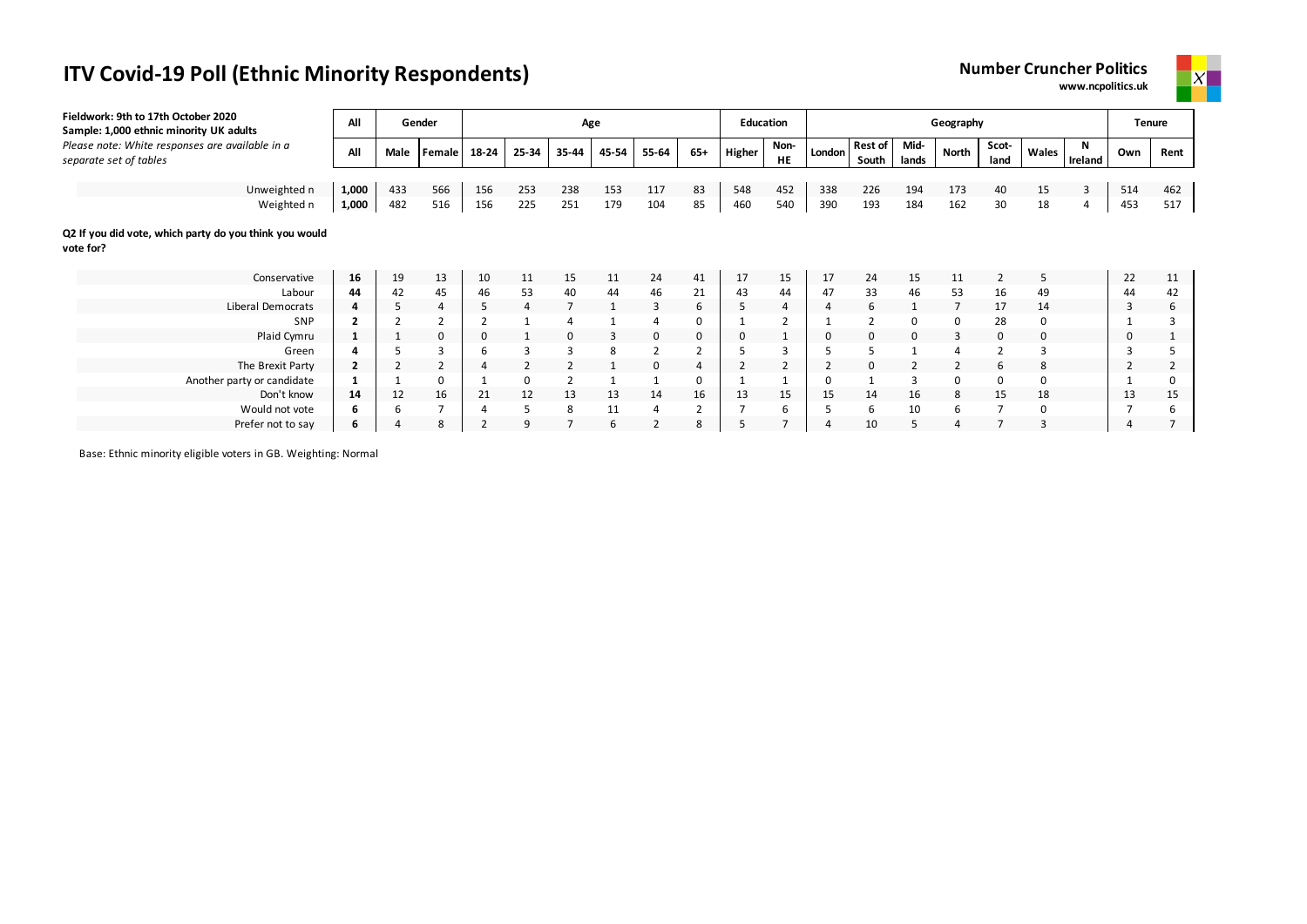# **ITV Covid-19 Poll (Ethnic Minority Respondents)**

| Number Cruncher Politics |
|--------------------------|
| www.ncpolitics.uk        |



| Fieldwork: 9th to 17th October 2020<br>Sample: 1,000 ethnic minority UK adults | All            |       |                    |                |                | Ethnicity      |                |                 |                |                |                | Country of birth |            |     | Recalled 2019 vote |    | EU referendum |          |
|--------------------------------------------------------------------------------|----------------|-------|--------------------|----------------|----------------|----------------|----------------|-----------------|----------------|----------------|----------------|------------------|------------|-----|--------------------|----|---------------|----------|
| Please note: White responses are available in a<br>separate set of tables      | All            | White | Sub:<br><b>BME</b> | <b>Black</b>   | Mixed          | Indian         | Pak<br>istani  | Bangla<br>deshi | <b>Chinese</b> | Other<br>Asian | Other          | UK               | Non-<br>UK | CON | LAB                | LD | Remain        | Leave    |
|                                                                                |                |       |                    |                |                |                |                |                 |                |                |                |                  |            |     |                    |    |               |          |
| Unweighted n                                                                   | 1,000          | 0     | 1,000              | 268            | 201            | 174            | 86             | 34              | 79             | 96             | 62             | 538              | 462        | 155 | 365                | 46 | 450           | 188      |
| Weighted n                                                                     | 1,000          | 0     | 1,000              | 240            | 81             | 204            | 141            | 61              | 41             | 96             | 135            | 324              | 676        | 129 | 337                | 33 | 384           | 175      |
| Q2 If you did vote, which party do you think you would<br>vote for?            |                |       |                    |                |                |                |                |                 |                |                |                |                  |            |     |                    |    |               |          |
| Conservative                                                                   | 16             |       | 16                 | 11             | 17             | 28             | $\overline{7}$ | 10              | 18             | 23             | 13             | 11               | 18         | 71  | 4                  | 14 | 12            | 36       |
| Labour                                                                         | 44             |       | 44                 | 53             | 25             | 36             | 52             | 49              | 24             | 28             | 51             | 50               | 40         | 14  | 76                 | 34 | 54            | 32       |
| <b>Liberal Democrats</b>                                                       | 4              |       | 4                  | 2              | 5              | 2              | 5              | 8               | 11             | 13             | $\overline{4}$ |                  | 6          |     | $\mathbf{1}$       | 36 | 3             | $\Omega$ |
| SNP                                                                            | $\overline{2}$ |       |                    | 1              |                |                |                | 6               | 0              |                | Δ              |                  |            |     | 0                  |    |               |          |
| Plaid Cymru                                                                    |                |       |                    | 0              | 0              | 0              | 4              | 0               | 0              | 0              |                | 0                | 1          |     | 0                  | 0  | 1             |          |
| Green                                                                          | 4              |       |                    | $\overline{3}$ | 10             | 3              | 5              | 11              |                | $\overline{2}$ |                |                  | 4          |     | $\overline{2}$     | 2  | 6             |          |
| The Brexit Party                                                               | 2              |       |                    |                |                | $\overline{2}$ | 0              | 3               |                | 6              | $\mathbf 0$    |                  | 3          |     |                    | 0  | 1             |          |
| Another party or candidate                                                     |                |       |                    | $\mathbf{1}$   |                | $\mathbf{1}$   |                | 0               | 0              | 0              |                |                  |            |     | 0                  |    | 0             |          |
| Don't know                                                                     | 14             |       | 14                 | 13             | 20             | 18             | 13             | 10              | 25             | 15             | 5              | 14               | 14         | 9   | 13                 | 15 | 13            | 11       |
| Would not vote                                                                 | 6              |       | 6                  | 6              | 16             | 5              | 0              | $\overline{2}$  | 12             | 12             | 6              | 10               | 4          |     |                    |    |               |          |
| Prefer not to say                                                              | 6              |       | 6                  | $\overline{7}$ | $\overline{4}$ | $\overline{a}$ | 9              | 0               | $\overline{2}$ |                | 14             |                  | 6          |     | 3                  | 0  |               |          |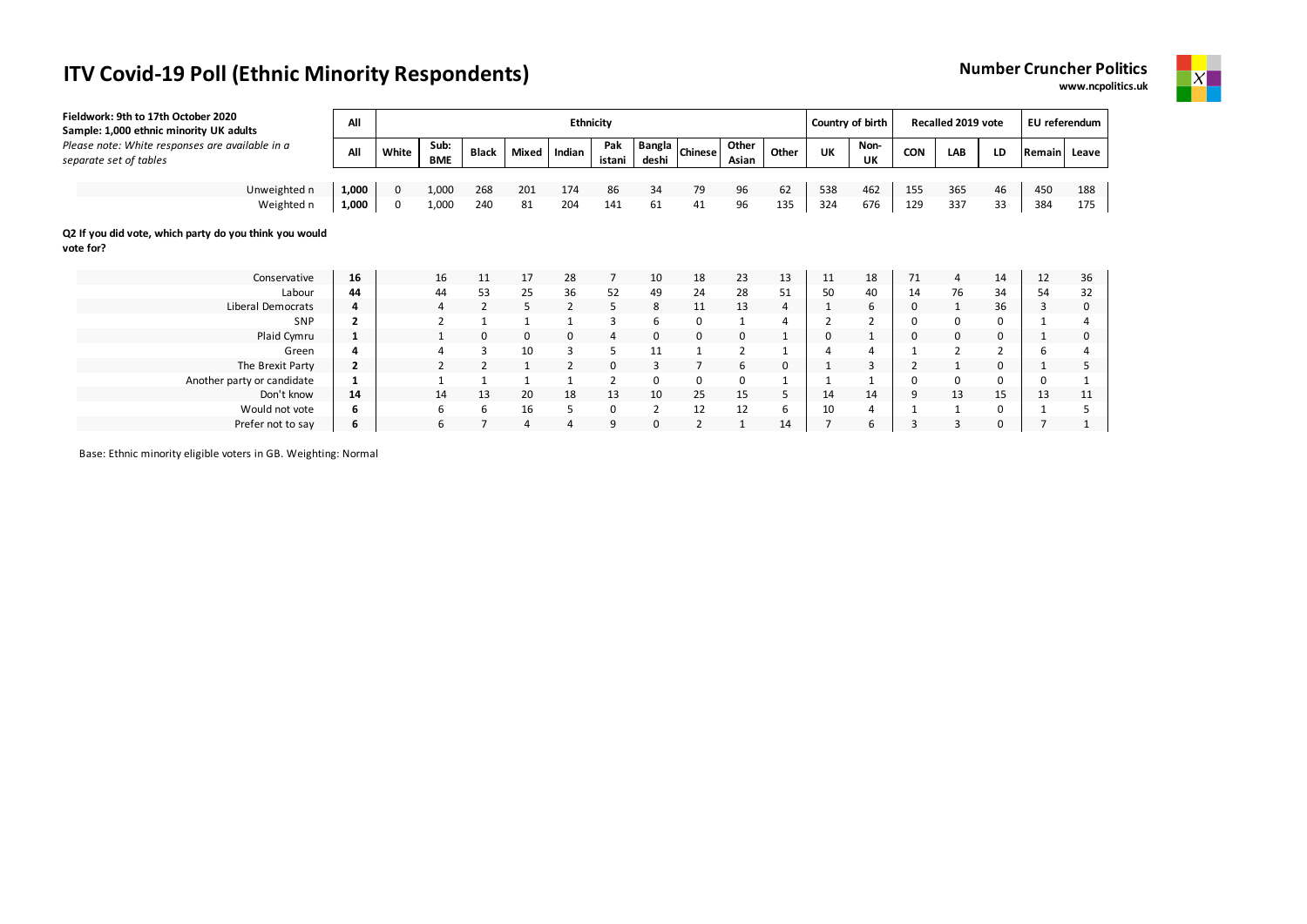

| Fieldwork: 9th to 17th October 2020 | Sample: 1,000 ethnic minority UK adults                                 | All   |      | Gender |       |       | Age   |       |       |       | <b>Education</b> |            |        |                         |               | Geography |               |       |          |     | <b>Tenure</b> |
|-------------------------------------|-------------------------------------------------------------------------|-------|------|--------|-------|-------|-------|-------|-------|-------|------------------|------------|--------|-------------------------|---------------|-----------|---------------|-------|----------|-----|---------------|
| separate set of tables              | Please note: White responses are available in a                         | All   | Male | Female | 18-24 | 25-34 | 35-44 | 45-54 | 55-64 | $65+$ | Higher           | Non-<br>HE | London | <b>Rest of</b><br>South | Mid-<br>lands | North     | Scot-<br>land | Wales | Ireland  | Own | Rent          |
|                                     |                                                                         |       |      |        |       |       |       |       |       |       |                  |            |        |                         |               |           |               |       |          |     |               |
|                                     | Unweighted n                                                            | 1,000 | 433  | 566    | 156   | 253   | 238   | 153   | 117   | 83    | 548              | 452        | 338    | 226                     | 194           | 173       | 40            | 15    | 3        | 514 | 462           |
|                                     | Weighted n                                                              | 1,000 | 482  | 516    | 156   | 225   | 251   | 179   | 104   | 85    | 460              | 540        | 390    | 193                     | 184           | 162       | 30            | 18    | 4        | 453 | 517           |
| about a Covid-19 vaccine?           | Q3 Which of the following best describes how you feel                   |       |      |        |       |       |       |       |       |       |                  |            |        |                         |               |           |               |       |          |     |               |
|                                     | I would get a Covid-19 vaccine as soon as it<br>becomes available to me | 28    | 32   | 24     | 30    | 30    | 24    | 21    | 33    | 36    | 32               | 24         | 22     | 36                      | 27            | 32        | 32            | 33    | 16       | 30  | 26            |
|                                     | I would wait before getting a Covid-19 vaccine to<br>see what happens   | 43    | 44   | 43     | 47    | 38    | 44    | 48    | 43    | 38    | 43               | 44         | 45     | 39                      | 42            | 42        | 53            | 44    | 84       | 48  | 40            |
|                                     | I would not get a Covid-19 vaccine                                      | 16    | 14   | 18     | 15    | 21    | 14    | 16    | 16    | 11    | 15               | 17         | 17     | 19                      | 18            | 12        | 10            |       | $\Omega$ | 13  | 19            |
|                                     | Don't know                                                              | 13    | 10   | 15     |       | 12    | 18    | 15    | 8     | 16    | 11               | 15         | 15     | 6                       | 14            | 14        |               | 21    |          | 10  | 14            |

Base: All ethnic minority respondents. Weighting: Normal

|                                                                                    | All   |       |                    |              |       | Ethnicity |               |       |                 |                |       |     | Country of birth  |            | Recalled 2019 vote |    | EU referendum |       |
|------------------------------------------------------------------------------------|-------|-------|--------------------|--------------|-------|-----------|---------------|-------|-----------------|----------------|-------|-----|-------------------|------------|--------------------|----|---------------|-------|
|                                                                                    | All   | White | Sub:<br><b>BME</b> | <b>Black</b> | Mixed | Indian    | Pak<br>istani | deshi | Bangla Chinesel | Other<br>Asian | Other | UK  | Non-<br><b>UK</b> | <b>CON</b> | LAB                | LD | Remain        | Leave |
|                                                                                    |       |       |                    |              |       |           |               |       |                 |                |       |     |                   |            |                    |    |               |       |
| Unweighted n                                                                       | 1,000 | 0     | 1,000              | 268          | 201   | 174       | 86            | 34    | 79              | 96             | 62    | 538 | 462               | 155        | 365                | 46 | 450           | 188   |
| Weighted n                                                                         | 1,000 | 0     | 1,000              | 240          | 81    | 204       | 141           | 61    | 41              | 96             | 135   | 324 | 676               | 129        | 337                | 33 | 384           | 175   |
| Q3 Which of the following best describes how you feel<br>about a Covid-19 vaccine? |       |       |                    |              |       |           |               |       |                 |                |       |     |                   |            |                    |    |               |       |
| I would get a Covid-19 vaccine as soon as it<br>becomes available to me            | 28    |       | 28                 | 18           | 26    | 36        | 31            | 11    | 25              | 40             | 30    | 23  | 30                | 49         | 21                 | 43 | 28            | 33    |
| I would wait before getting a Covid-19 vaccine to<br>see what happens              | 43    |       | 43                 | 43           | 48    | 41        | 41            | 50    | 71              | 41             | 39    | 41  | 45                | 31         | 49                 | 46 | 44            | 41    |
| I would not get a Covid-19 vaccine                                                 | 16    |       | 16                 | 27           | 22    | 8         | 17            | 12    | 3               | 6              | 17    | 20  | 14                | 8          | 16                 |    | 15            | 20    |
| Don't know                                                                         | 13    |       | 13                 | 12           | 4     | 16        | 11            | 27    |                 | 13             | 14    | 16  | 11                | 11         | 14                 | 4  | 13            | ь     |

Base: All ethnic minority respondents. Weighting: Normal